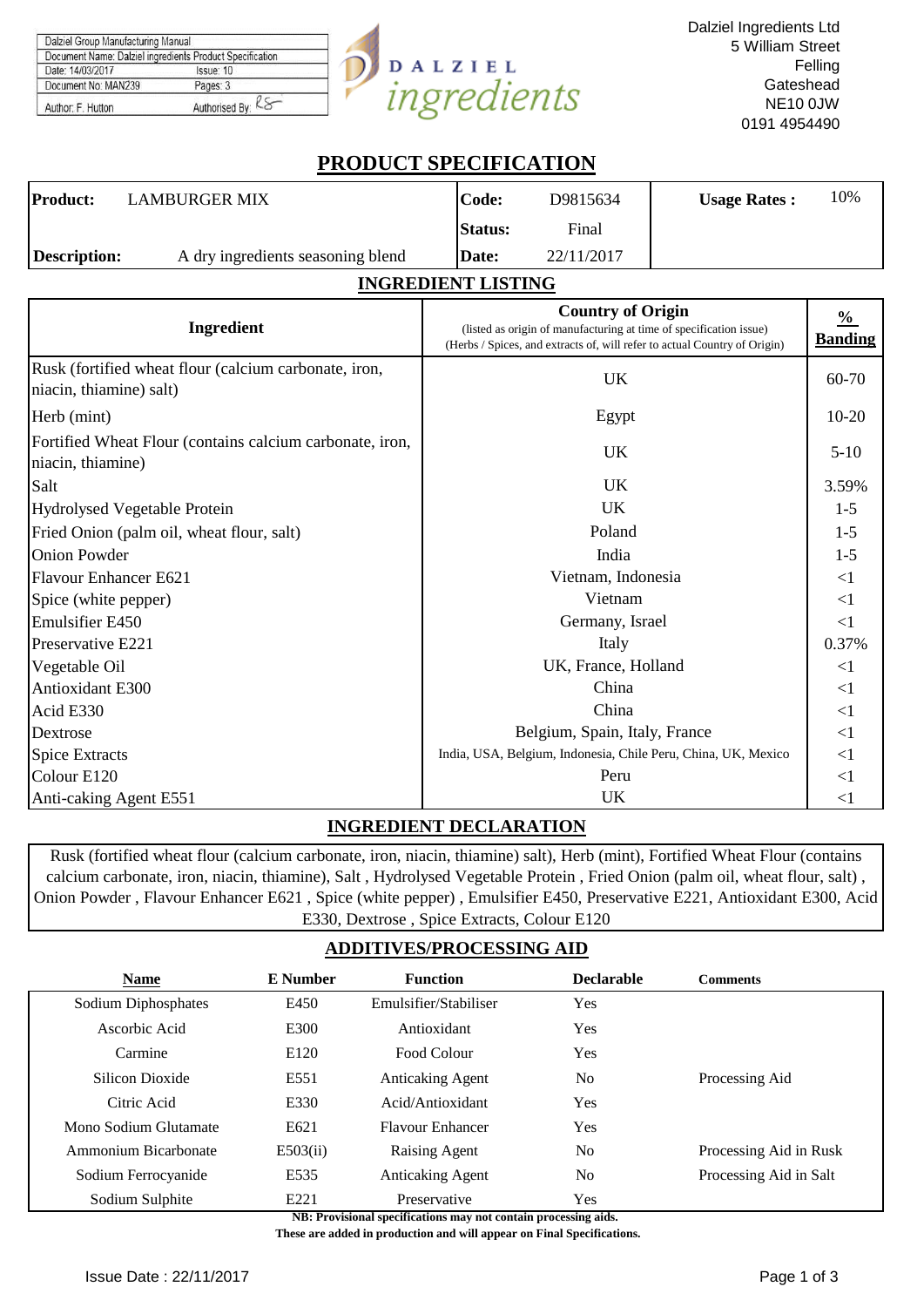| Issue: 10 |
|-----------|
| Pages: 3  |
|           |



Dalziel Ingredients Ltd 5 William Street Felling **Gateshead** NE10 0JW 0191 4954490

### **ALLERGEN INFORMATION D9815634**

| Allergen                   | <b>Present</b> |                   | <b>Source</b>         | <b>Comments</b> |  |
|----------------------------|----------------|-------------------|-----------------------|-----------------|--|
|                            | on Site        | <b>In Product</b> |                       |                 |  |
| Cereals containing         | <b>YES</b>     | <b>YES</b>        | Fortified Wheat Flour |                 |  |
| <b>Gluten</b>              |                |                   | Rusk, Fried Onion     |                 |  |
| <b>Crustaceans</b>         | $\rm NO$       | NO                |                       |                 |  |
| and products thereof       |                |                   |                       |                 |  |
| Egg                        | <b>YES</b>     | N <sub>O</sub>    |                       |                 |  |
| and products thereof       |                |                   |                       |                 |  |
| Fish                       | <b>YES</b>     | NO                |                       |                 |  |
| and products thereof       |                |                   |                       |                 |  |
| <b>Soybeans</b>            | <b>YES</b>     | NO                |                       |                 |  |
| and products thereof       |                |                   |                       |                 |  |
| <b>Milk</b>                | <b>YES</b>     | NO                |                       |                 |  |
| and products thereof       |                |                   |                       |                 |  |
| <b>Celery</b>              | <b>YES</b>     | <b>YES</b>        | Spice Extract         | Celery Extract  |  |
| and products thereof       |                |                   |                       |                 |  |
| <b>Mustard</b>             | <b>YES</b>     | NO                |                       |                 |  |
| and products thereof       |                |                   |                       |                 |  |
| <b>Peanuts</b>             | NO             | NO                |                       |                 |  |
| and products thereof       |                |                   |                       |                 |  |
| Nuts *(other than peanuts) | N <sub>O</sub> | NO.               |                       |                 |  |
| and products thereof       |                |                   |                       |                 |  |
| Lupin                      | $\rm NO$       | NO                |                       |                 |  |
| and products thereof       |                |                   |                       |                 |  |
| <b>Sesame Seeds</b>        | $\rm NO$       | NO                |                       |                 |  |
| and products thereof       |                |                   |                       |                 |  |
| <b>Molluscs</b>            | NO             | NO                |                       |                 |  |
| and products thereof       |                |                   |                       |                 |  |
| <b>Sulpher Dioxide</b>     | <b>YES</b>     | <b>YES</b>        | Preservative E221     |                 |  |
| Sulphites >10ppm           |                |                   |                       |                 |  |

Dalziel take reasonable and practical precautions to reduce the risk of contamination of the products we manufacture. Due to the nature and complexity of ingredient blending the risk of contamination from carry over residue or airborne cross contamination cannot be totally eliminated**.**  Furthermore although we prohibit the processing of nuts on site we cannot guarantee that contamination has not occurred at ot her stages in the processing of ingredients, i.e. during farming, harvesting, transportation etc. To a greater or lesser extent the same issue may apply to other allergens. A copy of our allergen policy and risk assessment is available on request.

**The absence of an allergen from the above recipe should not be taken as an implication that our product can be guaranteed free from that allergen.**

| <b>SUITABILITY</b> |           |                        |       |                |                                            |  |  |
|--------------------|-----------|------------------------|-------|----------------|--------------------------------------------|--|--|
| Vegetarian NO      |           | Contains Animal Origin | Vegan | N <sub>O</sub> | <b>Contains Product from Animal Origin</b> |  |  |
| Organic            | <b>NO</b> |                        |       |                |                                            |  |  |